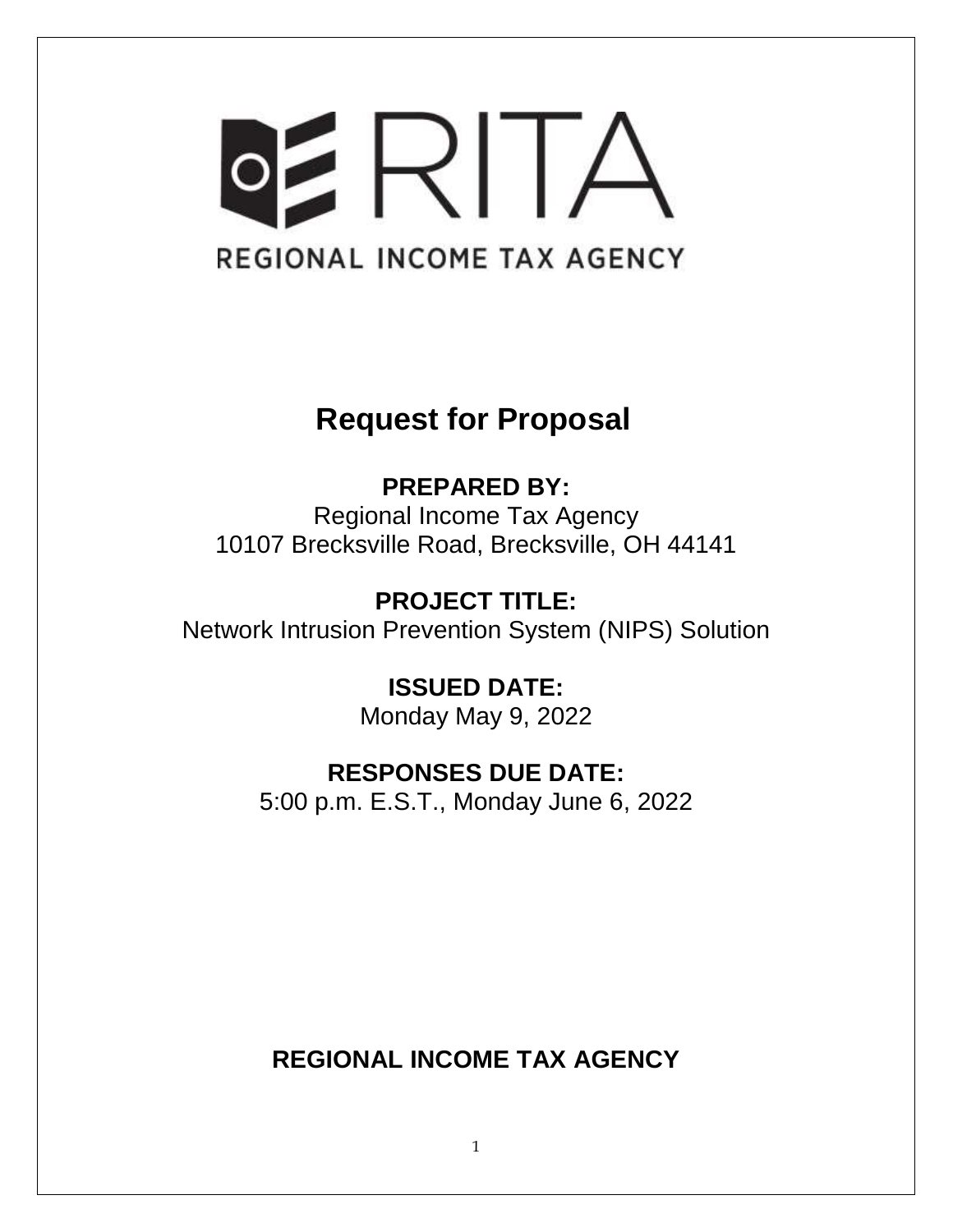# Network Intrusion Prevention System (NIPS) Solution **Request for Proposal**

| <b>TABLE OF CONTENTS</b>                                         | Page |
|------------------------------------------------------------------|------|
| Letter from the Executive Director                               | 3    |
| <b>RFP</b> Introduction                                          |      |
| Network Intrusion Prevention System (NIPS) Solution Requirements | 5    |
| <b>Proposal Responses</b>                                        | 6    |
| <b>Proposal Instructions</b>                                     |      |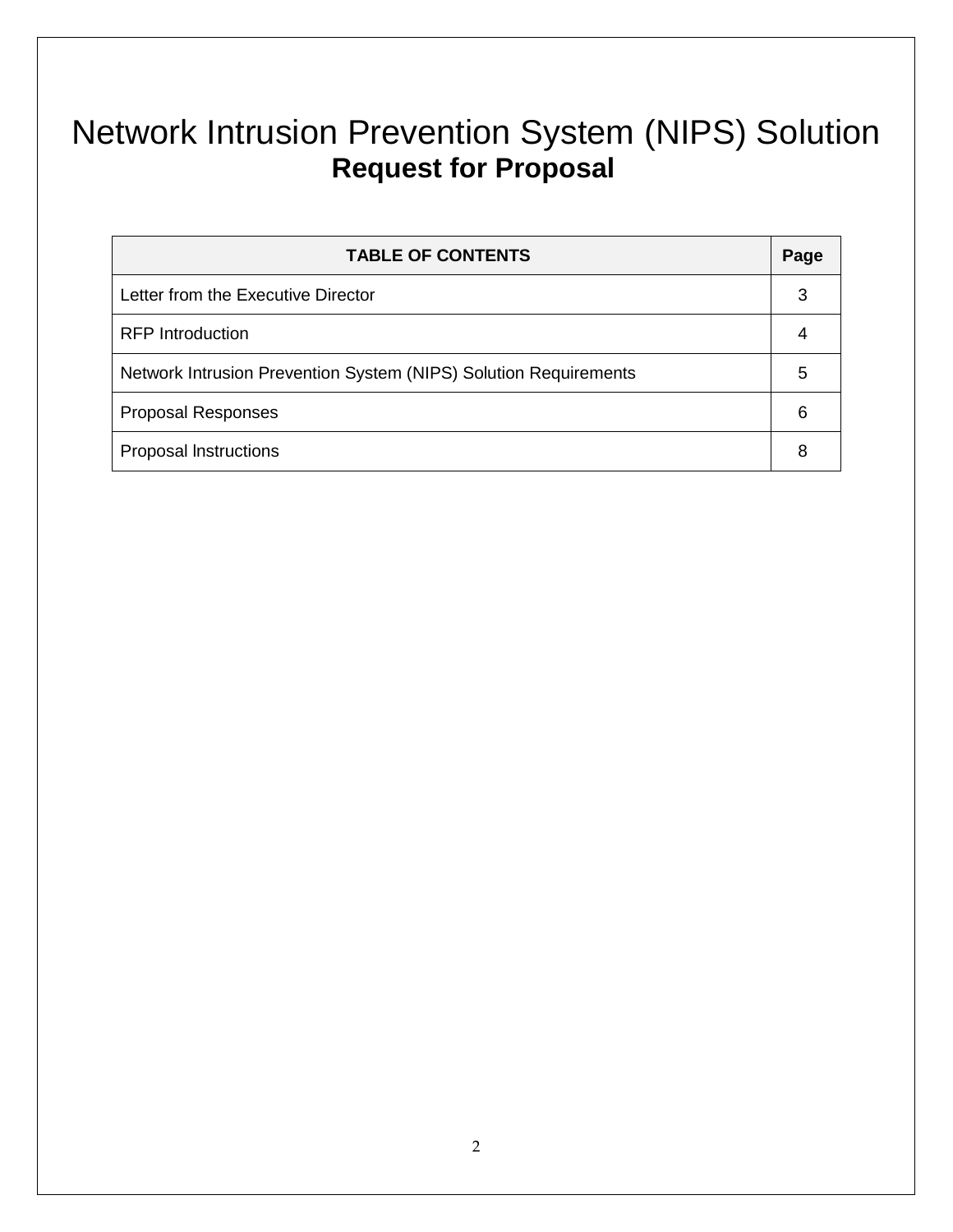

**Ohio's Leader in Municipal** Tax Collection & Administration, Serving Taxpayers & Local Governments Since 1971

Monday May 9, 2022

The Regional Income Tax Agency (RITA, the Agency) is seeking proposals for a Network Intrusion Prevention System (NIPS) Solution.

Proposals are to be submitted electronically to **[rfp@ritaohio.com](mailto:rfp@ritaohio.com)** no later than 5:00 p.m. E.S.T., Monday June 6, 2022.

If your firm is interested in submitting a proposal, please execute the attached Mutual Non-Disclosure Agreement and return to Leko Ford, IT Security Administrator, at **[rfp@ritaohio.com](mailto:rfp@ritaohio.com)**.

Upon successful execution of the attached Mutual Non-Disclosure Agreement, Mr. Ford will provide a technical addendum on existing hardware and software information.

Potential vendors may direct questions or requests for clarification to Mr. Ford at **[rfp@ritaohio.com](mailto:rfp@ritaohio.com)** through 5:00 p.m. E.S.T., May 27, 2022. A copy of the questions and requests received, along with RITA's responses, will be provided to each party that has executed a Mutual Non-Disclosure Agreement, without identifying the source of the question or request. To the extent possible, you are asked to compile your questions and requests and submit them all at one time.

Please be aware that the Agency reserves the right to reject any and all proposals, or any part of any proposals, or to waive informalities or defects in proposals, as the Board of Trustees of the Agency deems to be in the best interest of the Agency.

Cordially,

Donald W. Smith Executive Director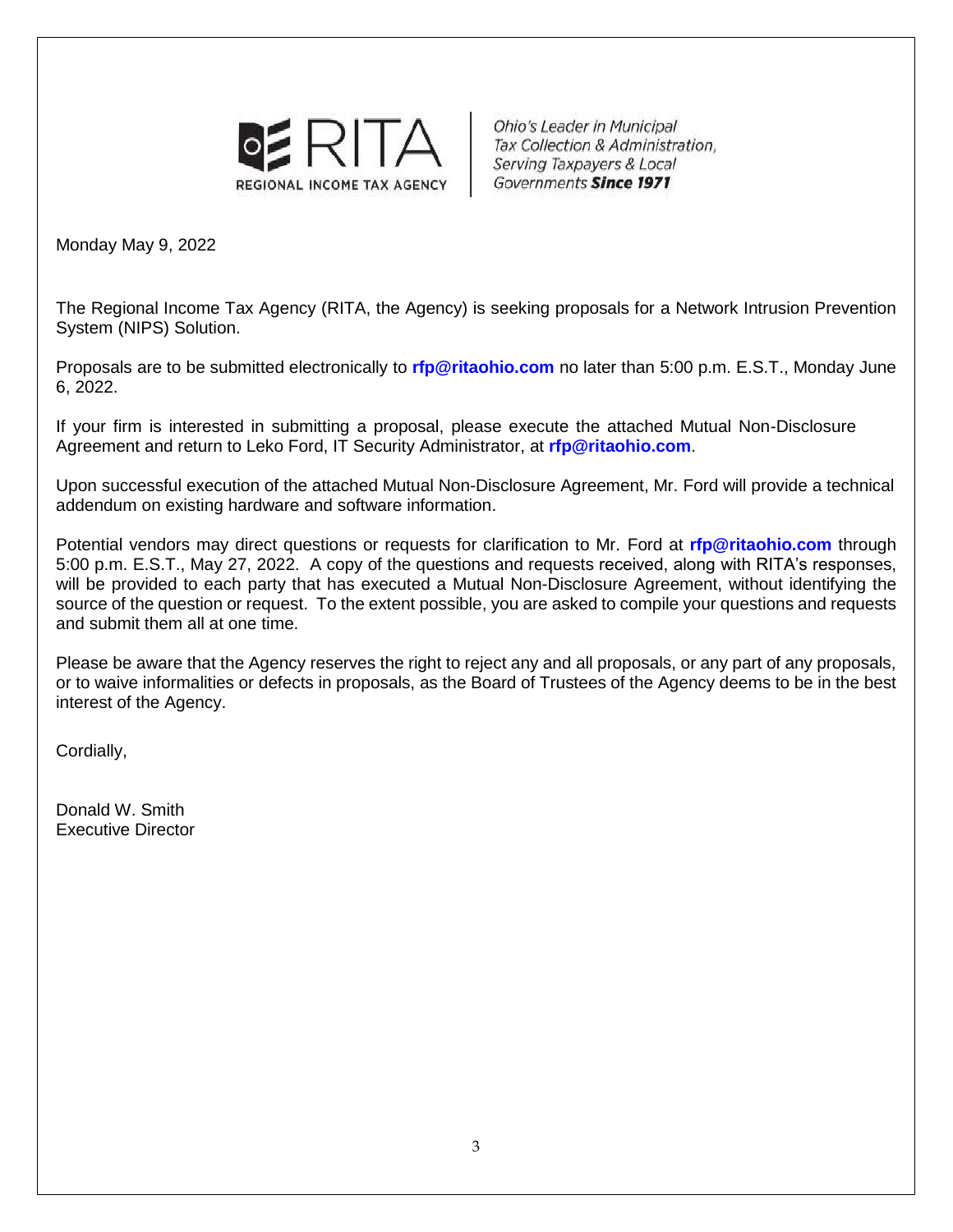### **RFP Introduction**

The Regional Income Tax Agency (RITA, the Agency) is a governmental entity established to administer and collect local income taxes for political subdivisions. As an agent for its municipalities, RITA provides substantial financial services to its members. Municipal income tax is collected from individuals and/or employers withholding on salaries, wages, commissions, fees and other forms of compensation. The tax is also collected from business entities based on net profits.

As of 12/31/2021 there are over 390 taxing jurisdictions in 78 counties served by the Agency (just over 50% of all taxing jurisdictions in Ohio with an income tax) and total annual tax collections are over \$1.9 billion.

The purpose of this RFP is to solicit proposals for a Network Intrusion Prevention System (NIPS) Solution for RITA. The objective of the RFP is to provide vendors/respondents (vendors) with the minimum requirements necessary to partner with RITA. While vendors are required to provide a response on this entire proposal, RITA reserves the right to award separate portions of the proposal to different vendors.

RITA intends to award a three-year contract. A contract shall be awarded to the most responsive and responsible vendor as soon as practicable after the opening of proposals. The vendor to whom the award is made shall enter into a written contract in a form acceptable to RITA within ten (10) days of notification of award.

The Regional Income Tax Agency is not responsible for any costs incurred by the respondent in preparation of a proposal. RITA reserves the right to negotiate with vendors submitting proposals in order to obtain the most favorable terms, conditions and pricing for the Agency as determined by the Agency in its sole discretion. Also, as deemed in the best interest of the Agency by the Board of Trustees, RITA reserves the right to reject any or all parts of the proposals.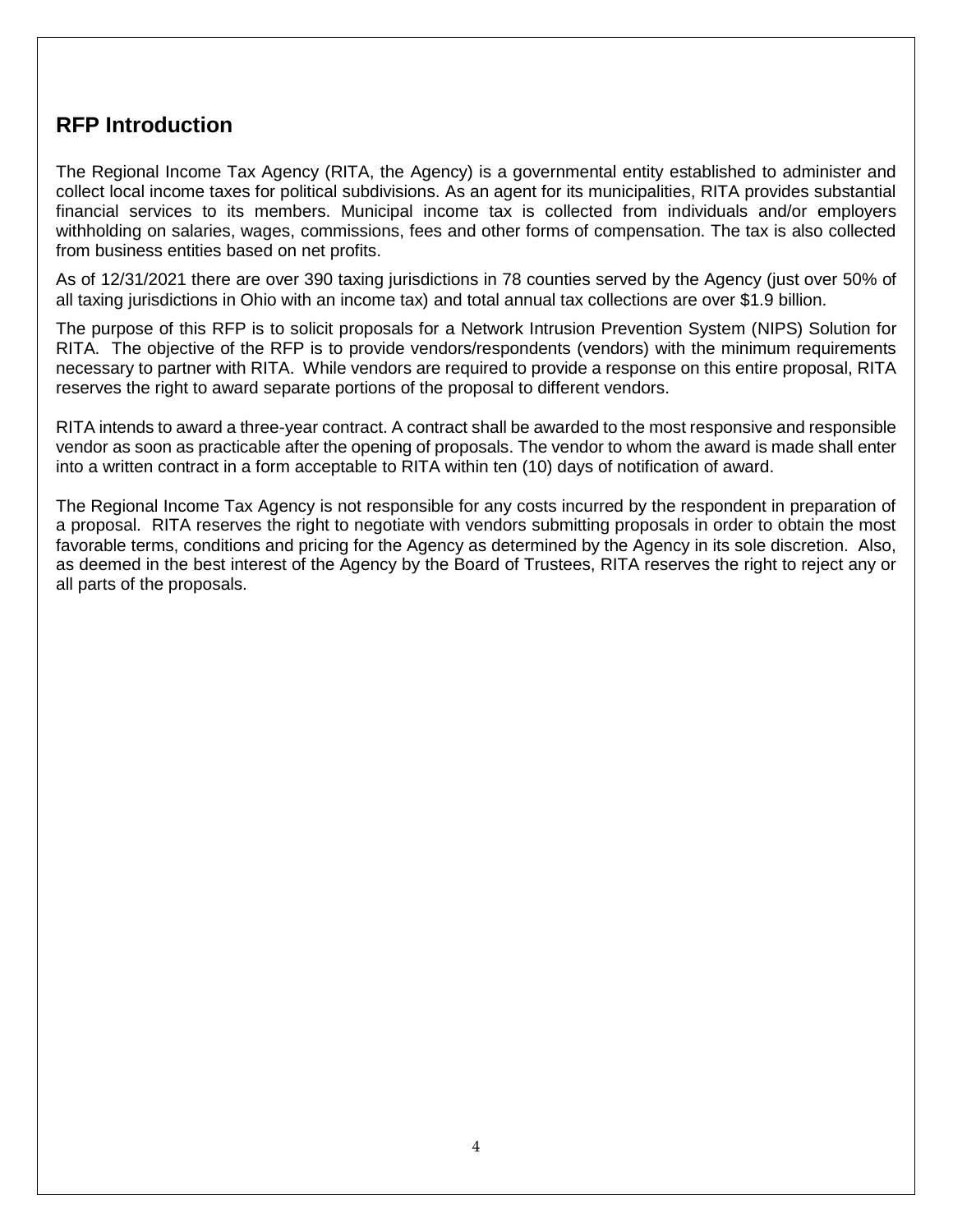## **Network Intrusion Prevention System (NIPS) Solution Requirements**

RITA is looking to replace our existing Network Intrusion Prevention System (NIPS). This replacement effort will allow the Agency to provide intrusion prevention services as we administer and collect municipal income tax.

Listed below are the requirements the Agency is looking to procure as part of the Network Intrusion Prevention System (NIPS) solution.

**Required Features** are items the Agency is requesting all proposals include. **Optional Features** are not required but will be accepted in all proposals for review.

| <b>RITA Objectives</b>                                                                                                                                    | <b>Required Feature</b> | <b>Optional Feature</b> |
|-----------------------------------------------------------------------------------------------------------------------------------------------------------|-------------------------|-------------------------|
| Ability to provide intrusion prevention techniques to detect<br>and/or prevent intrusions into RITA's network                                             | Yes                     |                         |
| Ability to monitor, prevent and/or block known internet protocol<br>(IP) addresses and sites participating in malicious activity                          | Yes                     |                         |
| Ability to monitor and filter traffic based on geographical location<br>(Geolocation)                                                                     | Yes                     |                         |
| Ability to monitor, prevent and/or block malicious files and/or<br>attachments                                                                            | Yes                     |                         |
| Ability to utilize feeds and/or updates from reputable services to<br>identify, prevent and/or block near real-time malicious<br>traffic/zero-day attacks | Yes                     |                         |
| Ability to provide real-time alerts on malicious traffic                                                                                                  | Yes                     |                         |
| Ability to provide historical reporting on intrusion prevention<br>statistics                                                                             | Yes                     |                         |
| Ability to provide audit reports on administrative activity and/or<br>configuration changes                                                               | Yes                     |                         |
| Ability to interoperate with the Agency's standardized network<br>equipment                                                                               | Yes                     |                         |
| Ability to integrate/consolidate with existing RITA<br>services/hardware to provide intrusion prevention techniques                                       |                         | Yes                     |
| Ability to extend intrusion prevention techniques to internal<br>network segments                                                                         |                         | Yes                     |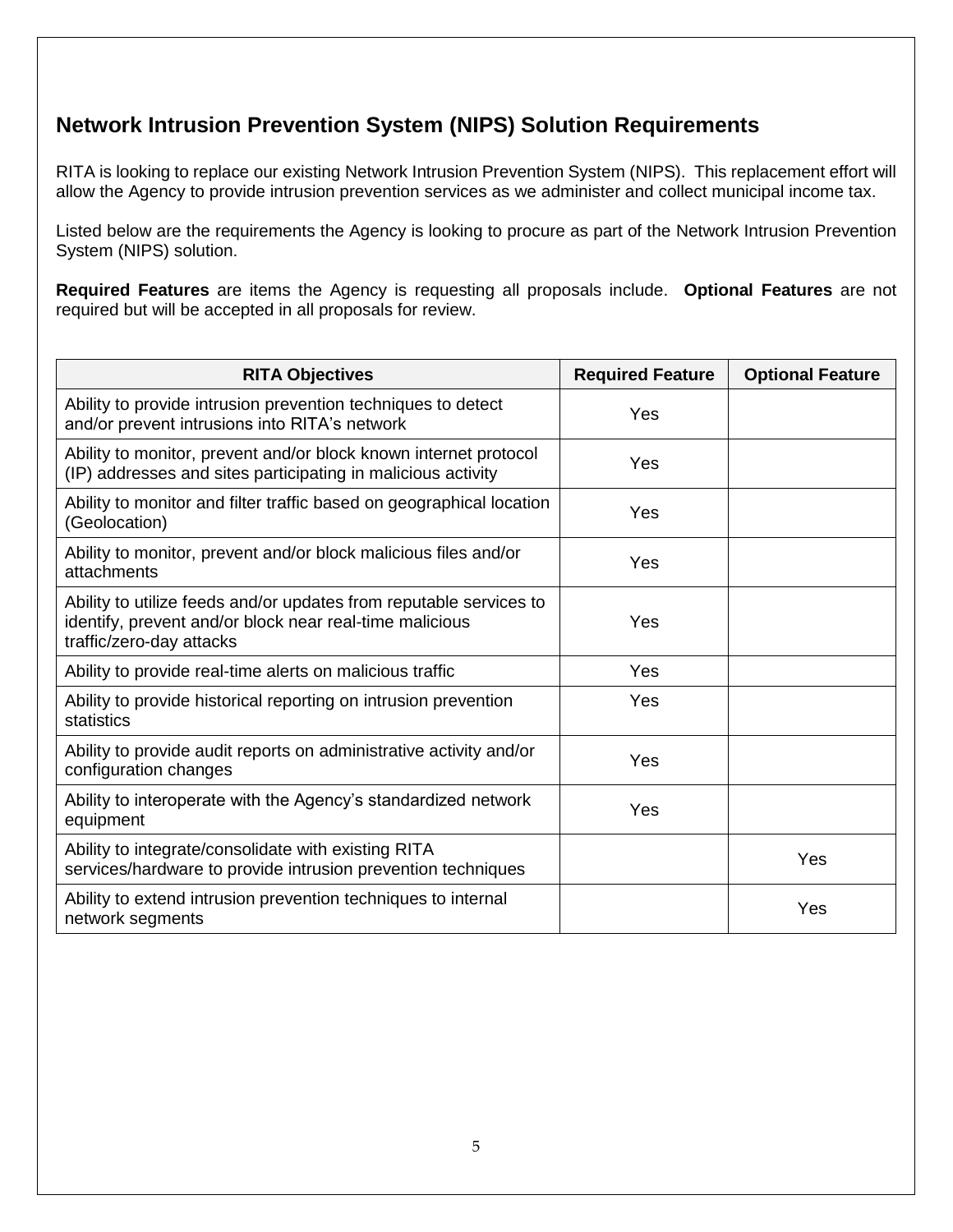## **Proposal Responses**

Proposals must be submitted in the format and order outlined below. All proposals should present all information in a concise manner, neatly arranged, legible, and in terms understandable for evaluation. All information requested is to be addressed directly and completely.

It is more desirable to give additional information than less when the answer could be misinterpreted. There should be no attachments, enclosures, or exhibits other than those considered by the proposer to be essential to a complete understanding of the proposal submitted.

Each section of the proposal must be clearly identified with the following headings and in the order specified below.

#### Section I – Qualifications & Experience

- 1. Describe your experience implementing a network intrusion prevention system. How many years has your company been in business and how long has your product been on the market?
- 2. Provide a list of customers/references that would be similar in size or industry to our account.

#### Section II – Network Intrusion Prevention System (NIPS) Methodology and Implementation

- 1. Does the solution have the ability to provide intrusion prevention techniques to detect and/or prevent intrusions into RITA's network?
- 2. Describe in detail how your solution monitors, identifies, prevent and/or block malicious traffic.
- 3. Describe in detail the implementation process of your solution. Please also include the deployment option (e.g. physical device, virtual appliance, dedicated or integrated).
- 4. Describe in detail how your solution ensures network performance and throughput are adequately sized.

#### Section III – Features

- 1. Does the solution have the ability to monitor and filter traffic based on geographical location (Geolocation)?
- 2. Does the solution have the ability to monitor files/attachments?
- 3. Describe in detail how the solution utilizes feeds from reputable services to identify malicious traffic?

#### Section IV – Reporting & Alerts

- 1. Does the solution have the ability to identify and report on configuration changes?
- 2. Does the solution have the ability to provide real-time alerts on malicious traffic?
- 3. Does the solution have the ability to provide historical reporting on NIPS statistics?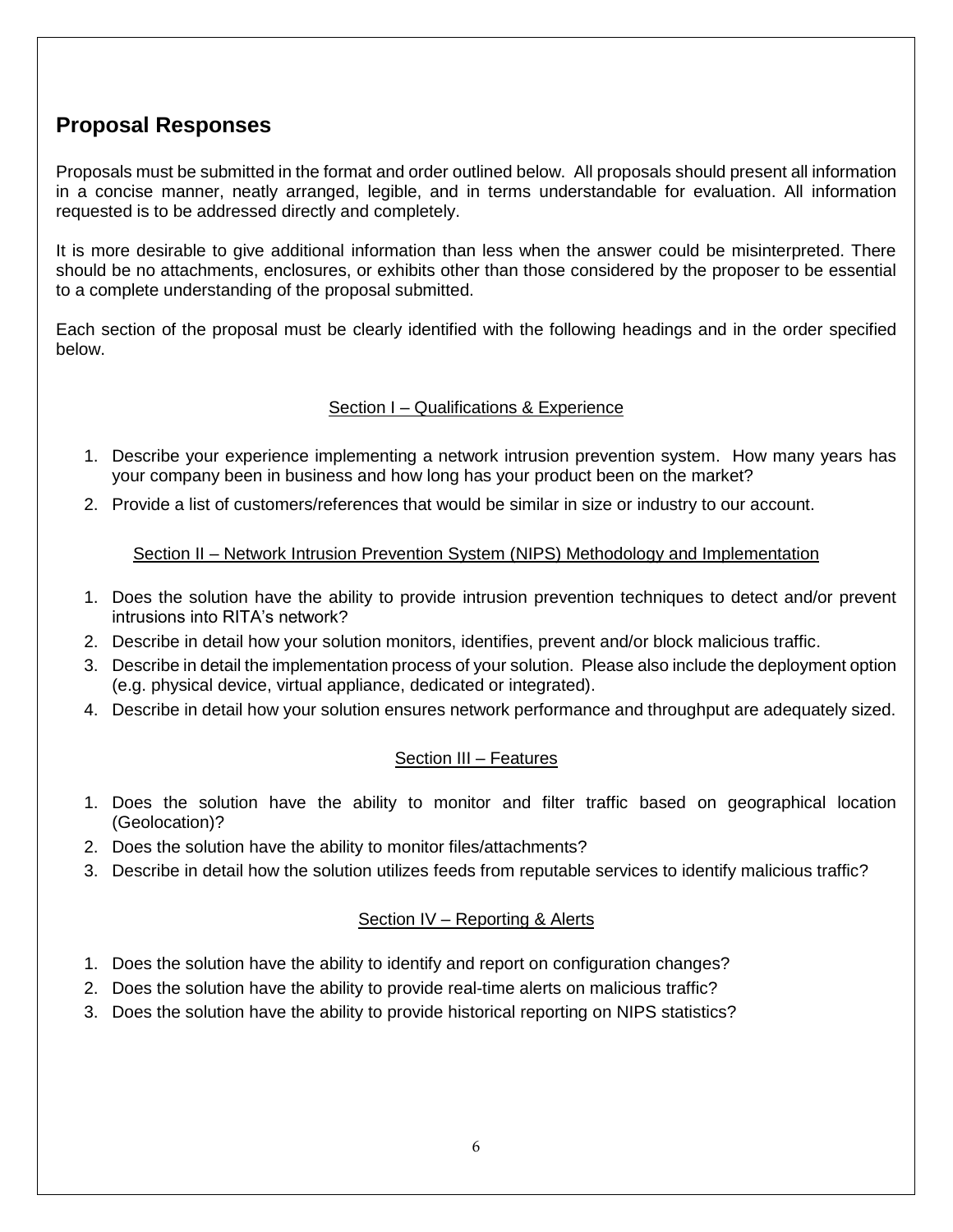#### Section V - Costs and Pricing

The Agency requests that all costs and pricing are provided with great detail. This will allow the Agency to understand the cost breakdown based on solution and any cost incurred during the lifetime of the contract.

- 1. Total cost of the recommended solution
- 2. Professional services cost
- 3. Hardware costs
- 4. Software costs
- 5. Maintenance costs